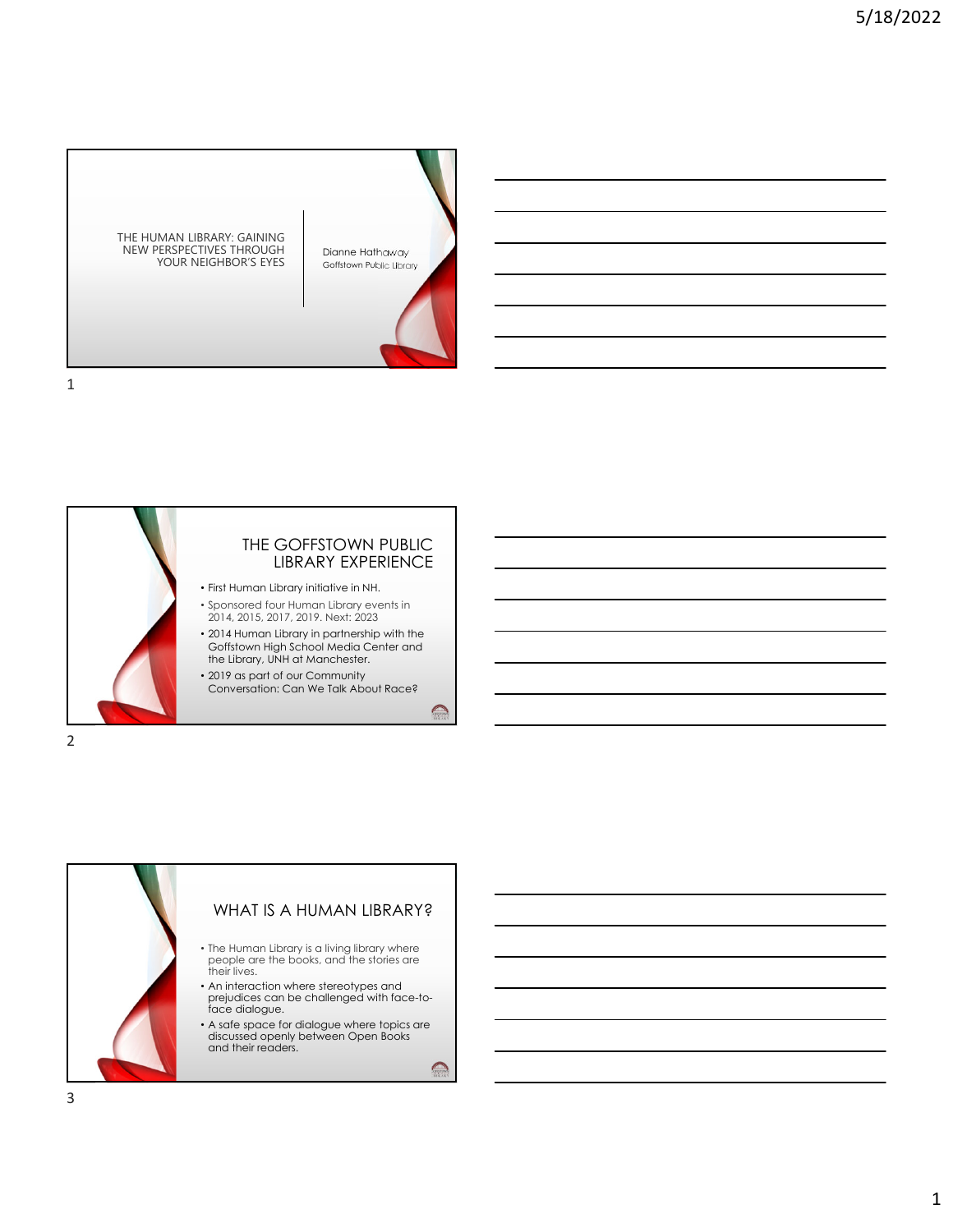



## WHY ENGAGE IN A HUMAN LIBRARY?

- It is an opportunity for individuals to face biases and judgements.
- 
- 
- To better our understanding of diversity in order to help create more inclusive and cohesive communities across cultural, religious, social and ethnic differences. (humanlibrary.org)

 $\bigcirc$ 

5

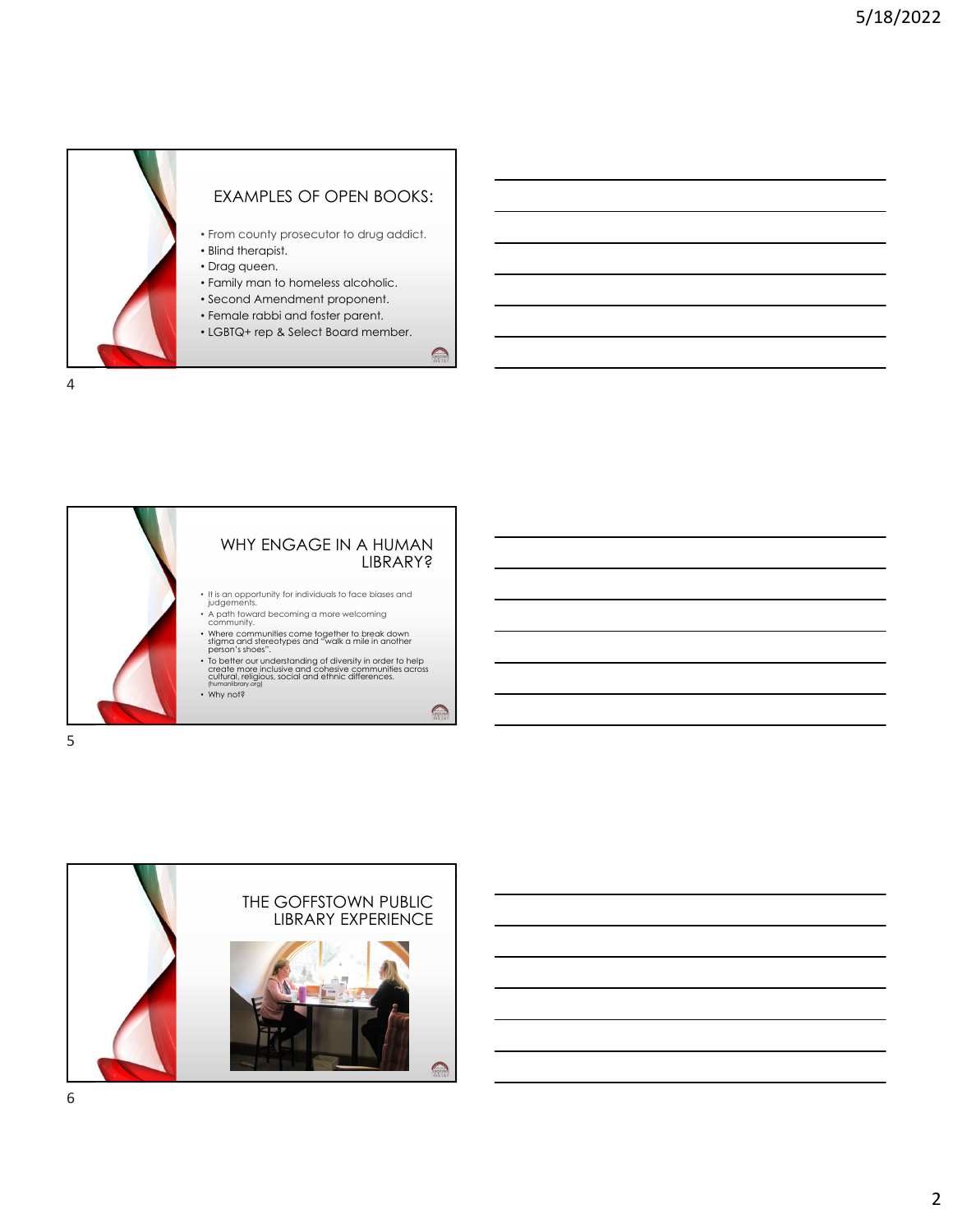



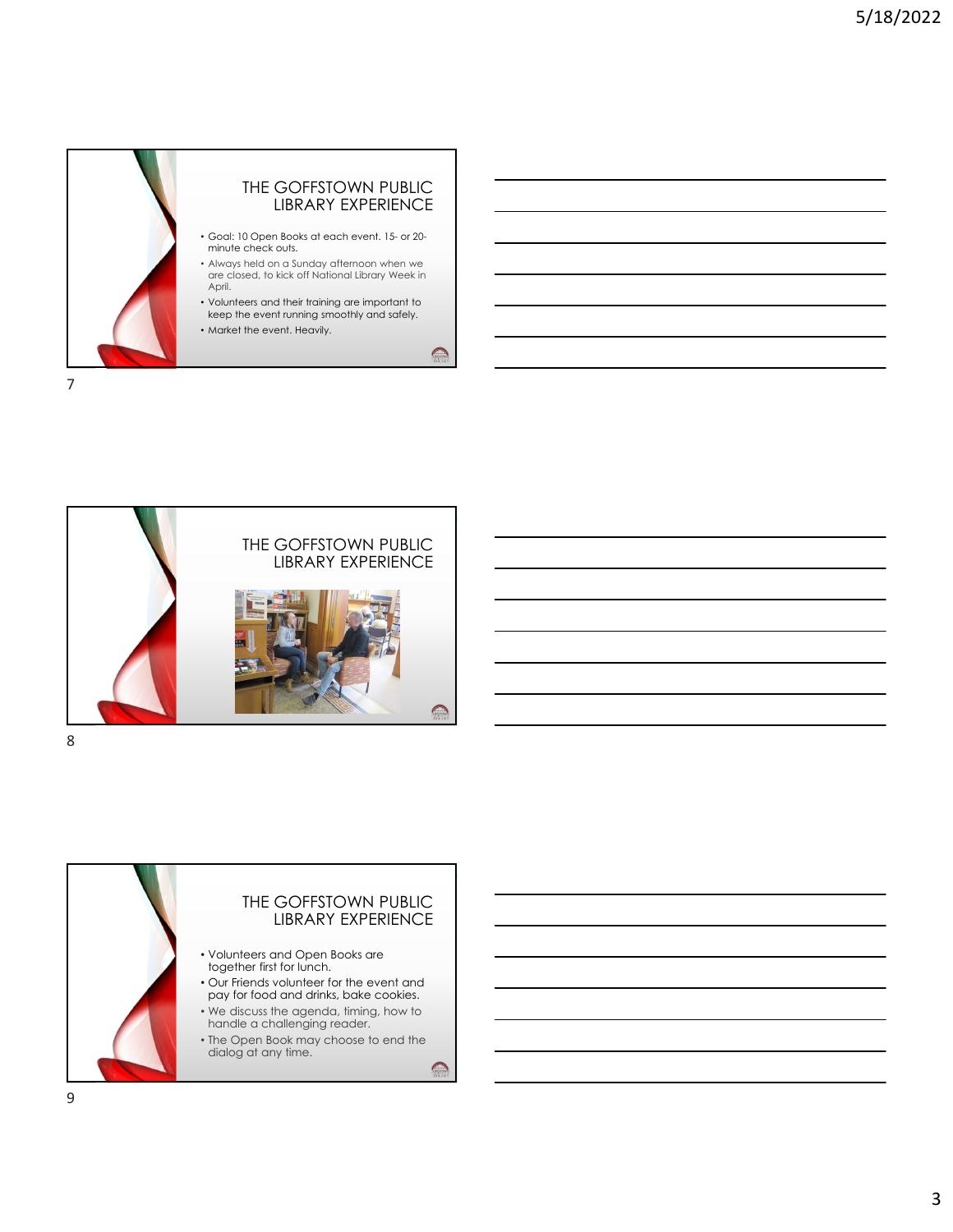



11

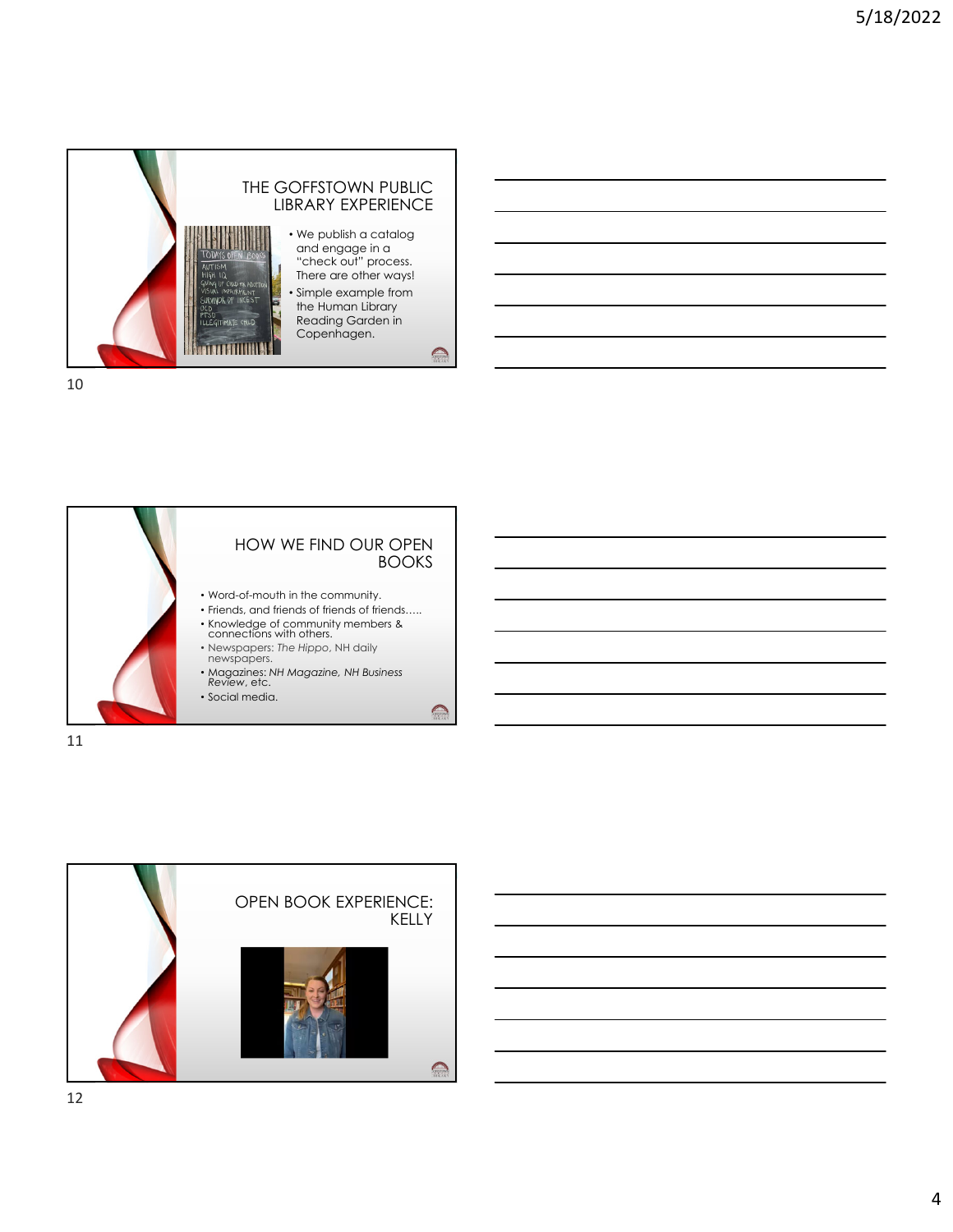